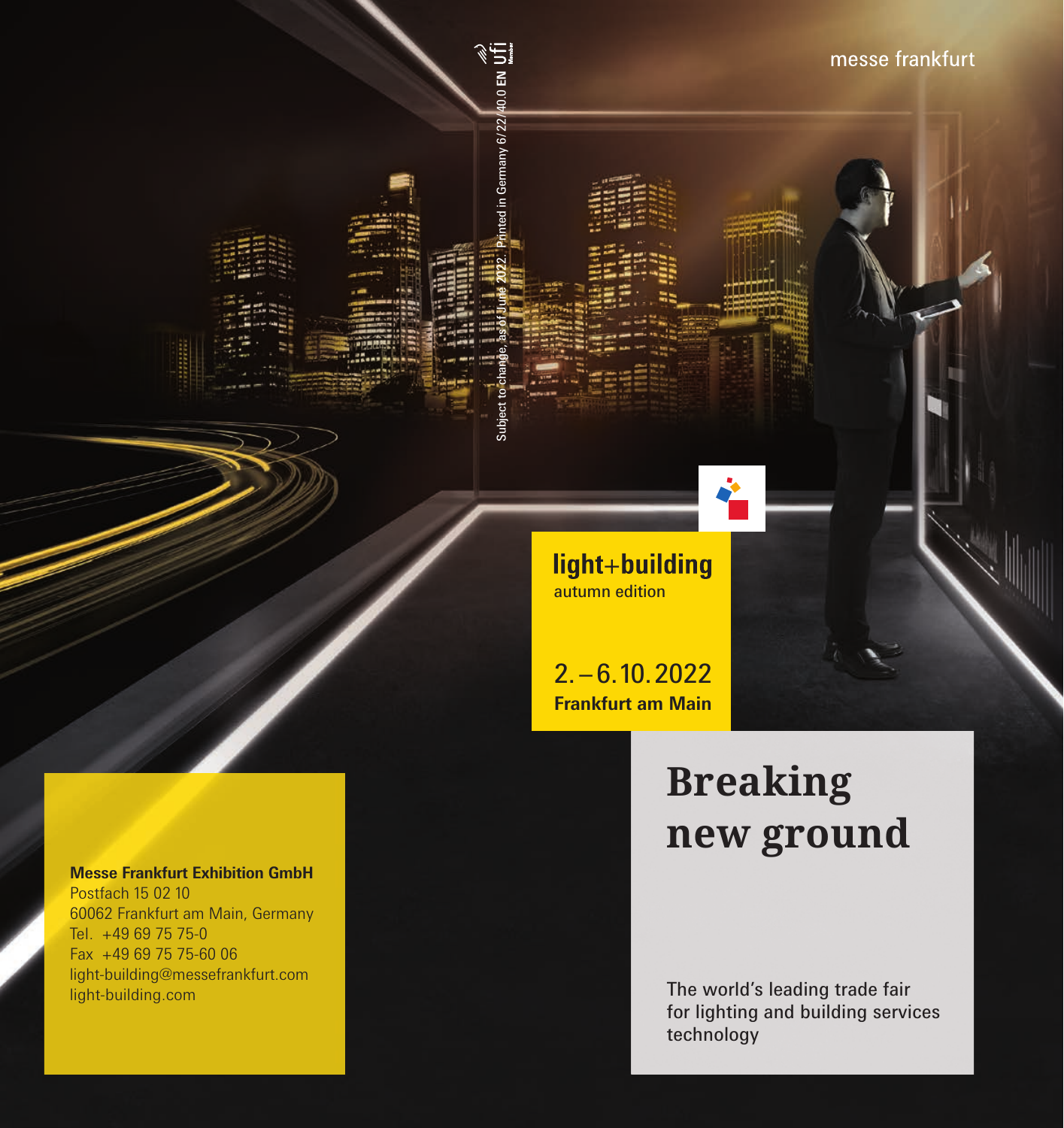# RESTART! Light + Building 2022 – live and in person

The entire lighting and building services sector is finally meeting up again in person in Frankfurt am Main! Benefit from discussions with manufacturers, knowledge exchange with industry colleagues, interesting talks or simply having a coffee together at one of the stands. Look forward to the long-awaited and incomparable feel of a live trade fair.

#### **Breaking new ground**

Building services technology has long since branched out from traditional well-worn paths. Manufacturers have developed solutions to the pressing issues of climate change, energy efficiency, digitalisation and will be presenting their innovative designs. Light + Building showcases the specific contribution that building services technology can make – in new, innovative presentations that are condensed and clearly structured, as well as being very hands-on and practical.

> Don't miss out!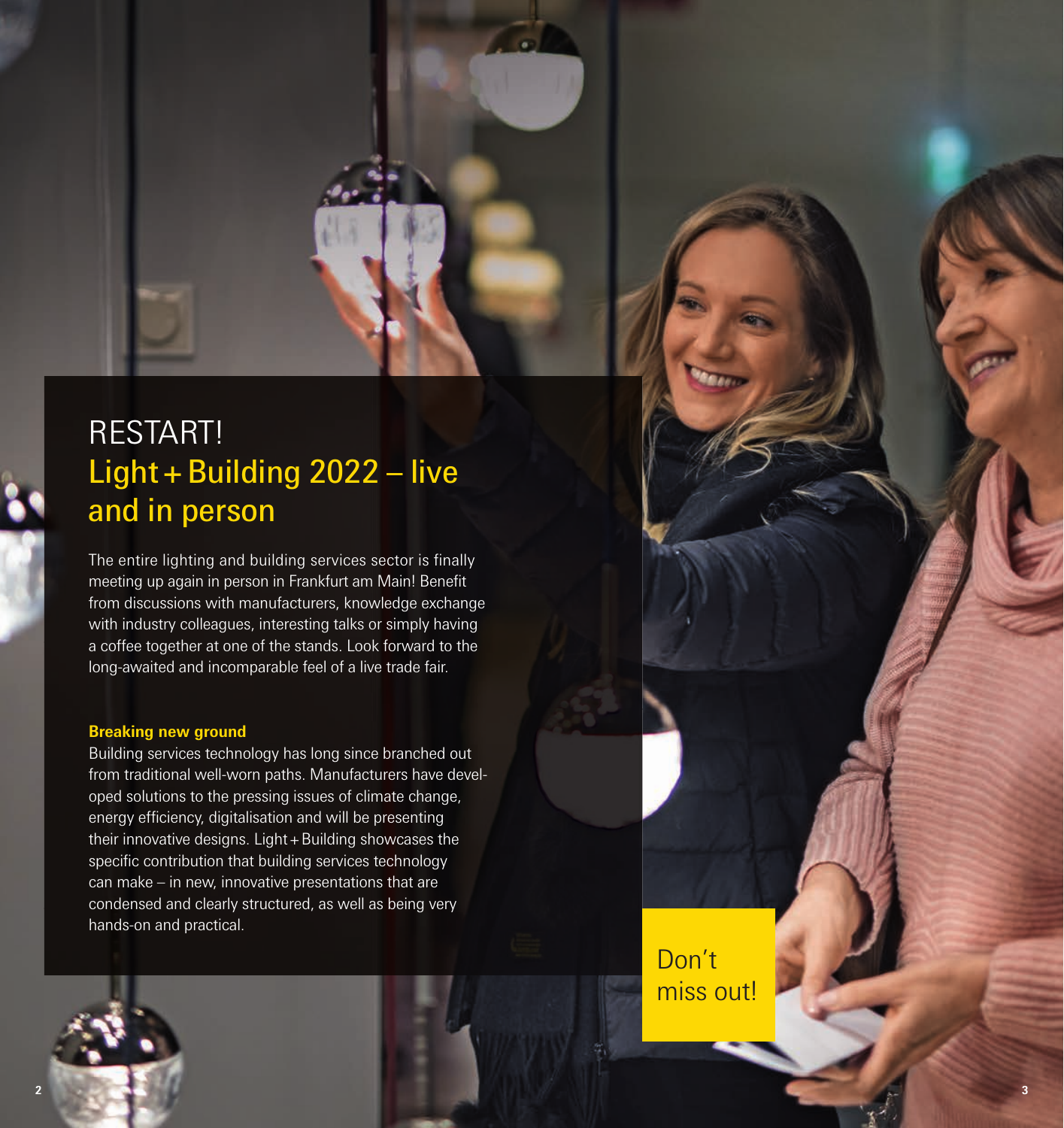# Electrical vehicle meets building

What happens now when you park your car? The light in the building goes on, the electric car starts charging, the door opens via facial recognition and your favourite music plays. Digitalisation takes buildings to the next level. The applications are only limited by our imagination. The companies here are bringing future solutions to drive your business forward.



#### Top themes at a glance:

**"Green Deal & Sustainability"** focuses on systems that help to sustainably increase energy efficiency in buildings and cities.

**"Electrification & Digitalisation"** is all about efficient planning, networking, connectivity and comfort in buildings.

**"Light & Design"** explores lighting quality and design and their key role in spatial and building planning.

For more information, please visit: **light-building.com/top-themes**

### Intersec Building – safe and secure!



Networked safety and security systems are an essential part of today's smart building. The integration of systems such as video surveillance and access control and their networking with building automation are key aspects. Light + Building brings these technologies together at **Intersec Building.** The **Intersec Forum** is accompanied by an exciting conference programme that covers the entire scope of safety and security at a single, compact event!

For more information visit: **intersec-building.messefrankfurt.com**

### There's a lot going on here. The events at  $Light + Building$

Numerous lectures, guided tours, competitions and special shows will be bringing the themes of Light  $+$  Building to life.

- Design Plaza/Building Plaza
- Design Plus powered by Light + Building
- Trends 22/23
- Technology Forum
- ZVEH E-House powered by Light + Building
- Young Competence with workshop street
- Intersec Forum

DESIGN

• Guided tours of the fair and lots more

Don't miss any of our highlights. You can find an up-to-date list of events here: **light-building.com/events**